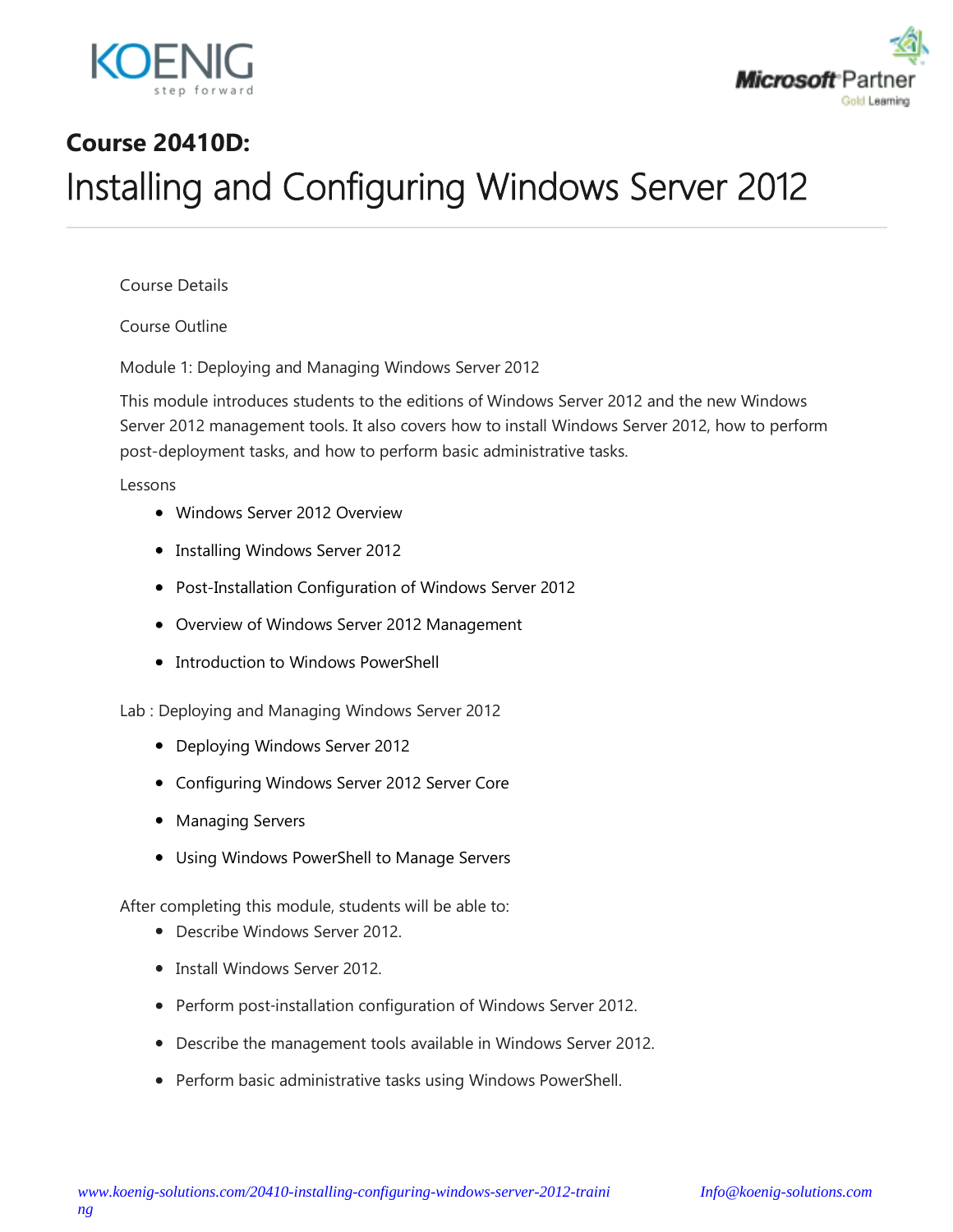



Module 2: Introduction to Active Directory Domain Services

This module covers the structure of Active Directory Domain Services (AD DS) and its various components, such as forest, domain, and organizational units (OUs). It also gives an overview of domain controllers, in addition to choices that are available with Windows Server 2012 for installing AD DS on a server.

Lessons

- Overview of AD DS
- Overview of Domain Controllers
- Installing a Domain Controller

Lab : Installing Domain Controllers

- Installing a Domain Controller
- Installing a Domain Controller by Using IFM

After completing this module, students will be able to:

- Describe the structure of AD DS.
- Describe the purpose of domain controllers.
- Install a domain controller.

Module 3: Managing Active Directory Domain Services Objects

This module describes how to manage user accounts and computer accounts, including how to manage various consumer devices that employees use. The module also covers how to manage an enterprise network by managing groups, and how to delegate administrative tasks to designated users or groups.

Lessons

- Managing User Accounts
- Managing Groups
- Managing Computer Accounts
- Delegating Administration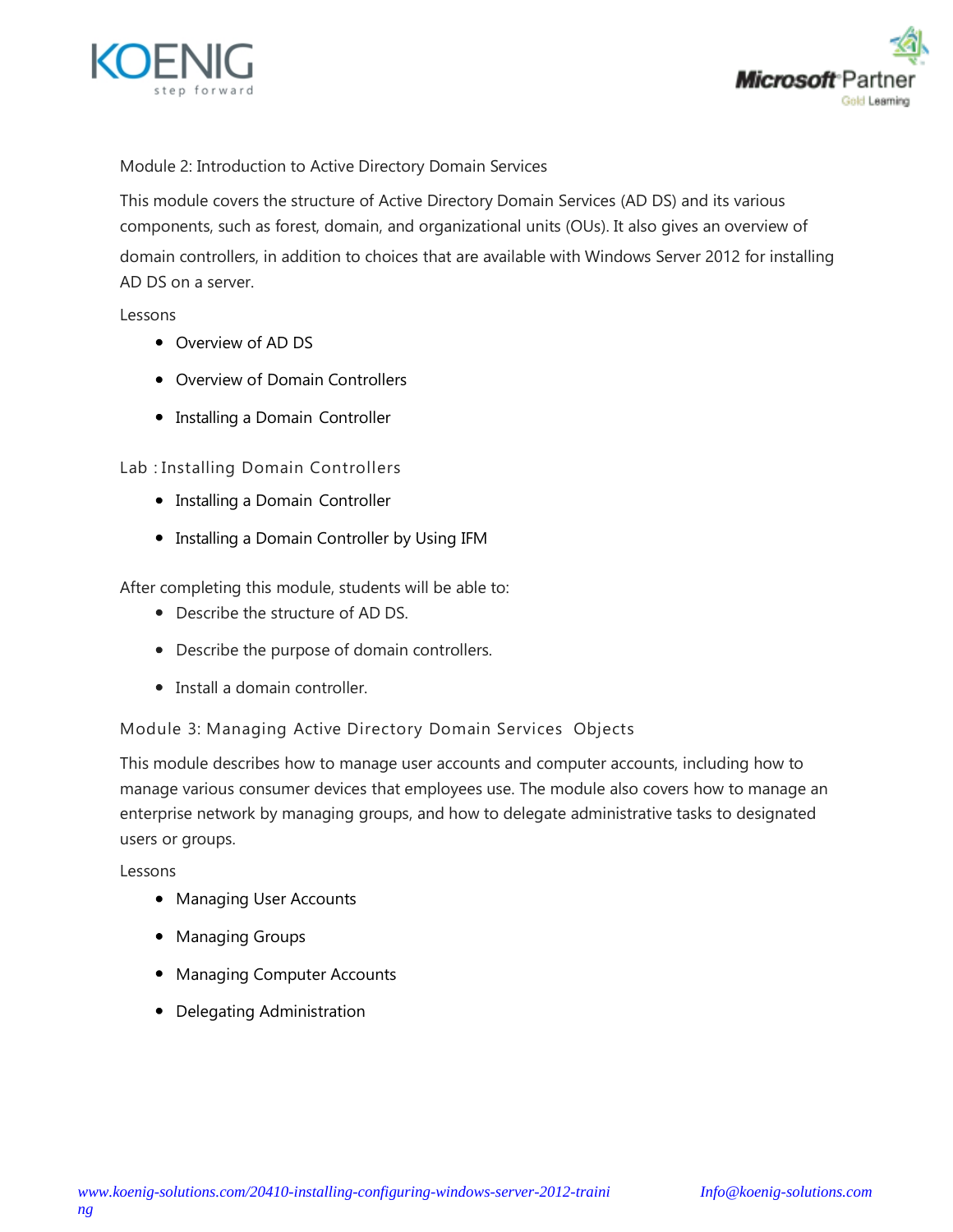



Lab : Managing Active Directory Domain Services Objects

- Delegating Administration for a Branch Office
- Creating and Configuring User Accounts in AD DS
- Managing Computer Objects in AD DS

After completing this module, students will be able to:

- Manage user accounts with graphical tools.
- Manage group accounts with graphical tools.
- Manage computer accounts.
- Delegate permissions to perform AD DS administration.

Module 4: Automating Active Directory Domain Services Administration

This module describes how to use command‑line tools and Windows PowerShell to automate AD DS administration. It discusses various command-line tools and Windows PowerShell commands, and then describes how to use these tools and commands to modify objects individually and in bulk operations.

Lessons

- Using Command-line Tools for AD DS Administration
- Using Windows PowerShell for AD DS Administration
- Performing Bulk Operations with Windows PowerShell

Lab : Automating AD DS Administration by Using Windows Power Shell Creating

- User Accounts and Groups by Using Windows PowerShell
- Using Windows PowerShell to Create User Accounts in Bulk
- Using Windows PowerShell to Modify User Accounts in Bulk

- command-line tools for AD DS administration.
- Use Windows PowerShell cmdlets for AD DS administration.
- Perform bulk operations by using Windows PowerShell.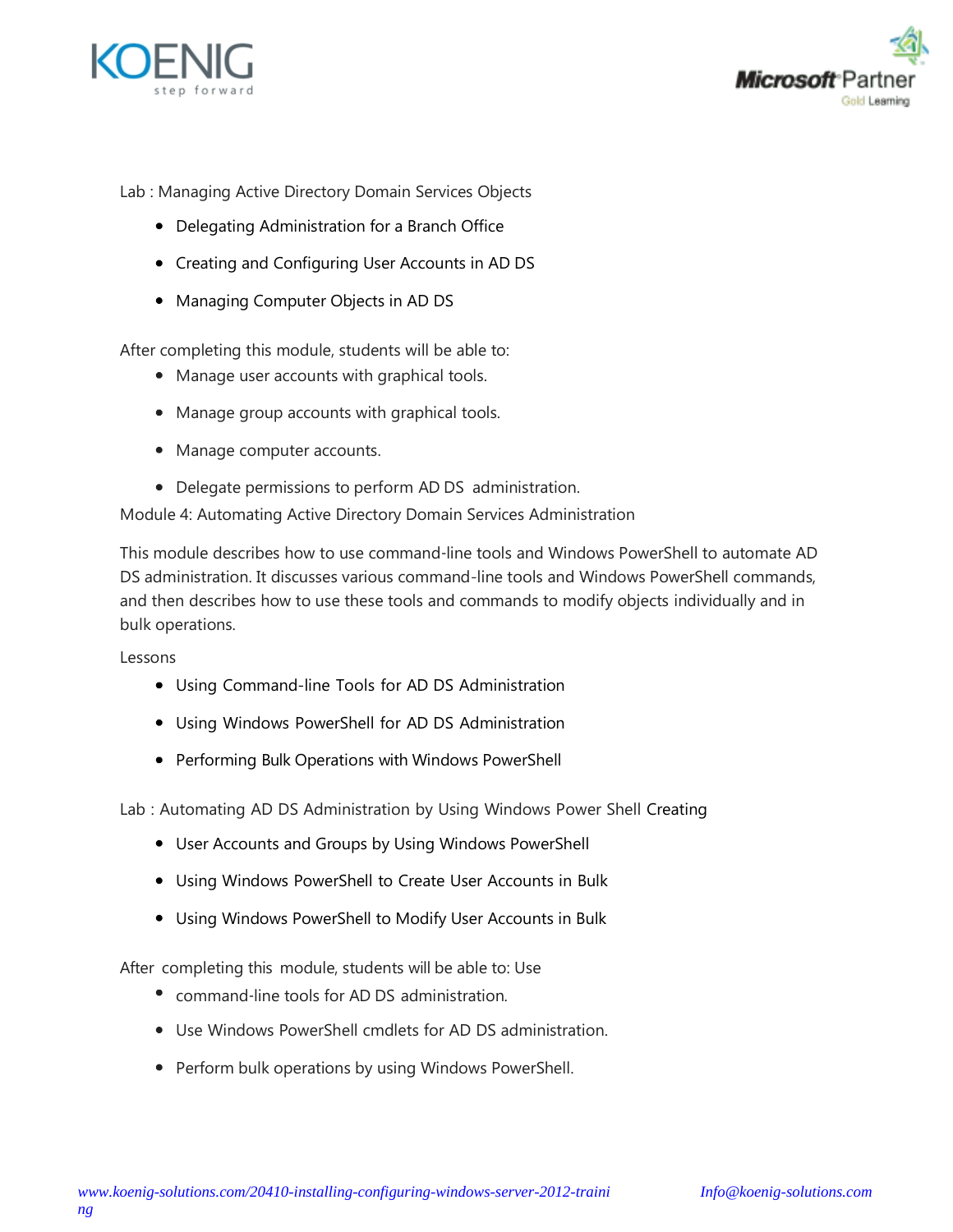



### Module 5: Implementing IPv4

This module discusses using IPv4, which is the network protocol used on the Internet and on local area networks. In this module, students learn how to implement an IPv4 addressing scheme and how to troubleshoot network communication. This module also covers how to determine and

troubleshoot network-related problems.

#### Lessons

- Overview of TCP/IP
- Understanding IPv4 Addressing
- Subnetting and Supernetting
- Configuring and Troubleshooting IPv4

## Lab : Implementing IPv4

- Identifying Appropriate Subnets
- Troubleshooting IPv4

After completing this module, students will be able to:

- Describe the TCP/IP protocol suite.
- Describe IPv4 addressing.
- Determine a subnet mask necessary for supernetting or subnetting.
- Configure IPv4 and troubleshoot IPv4 communication.

Module 6: Implementing Dynamic Host Configuration Protocol

This module covers supporting and troubleshooting a Windows Server–based network infrastructure by deploying, configuring, and troubleshooting the Dynamic Host Configuration Protocol (DHCP) server role.

Lessons

- Overview of the DHCP Server Role
- Configuring DHCP Scopes
- Managing a DHCP Database
- Securing and Monitoring DHCP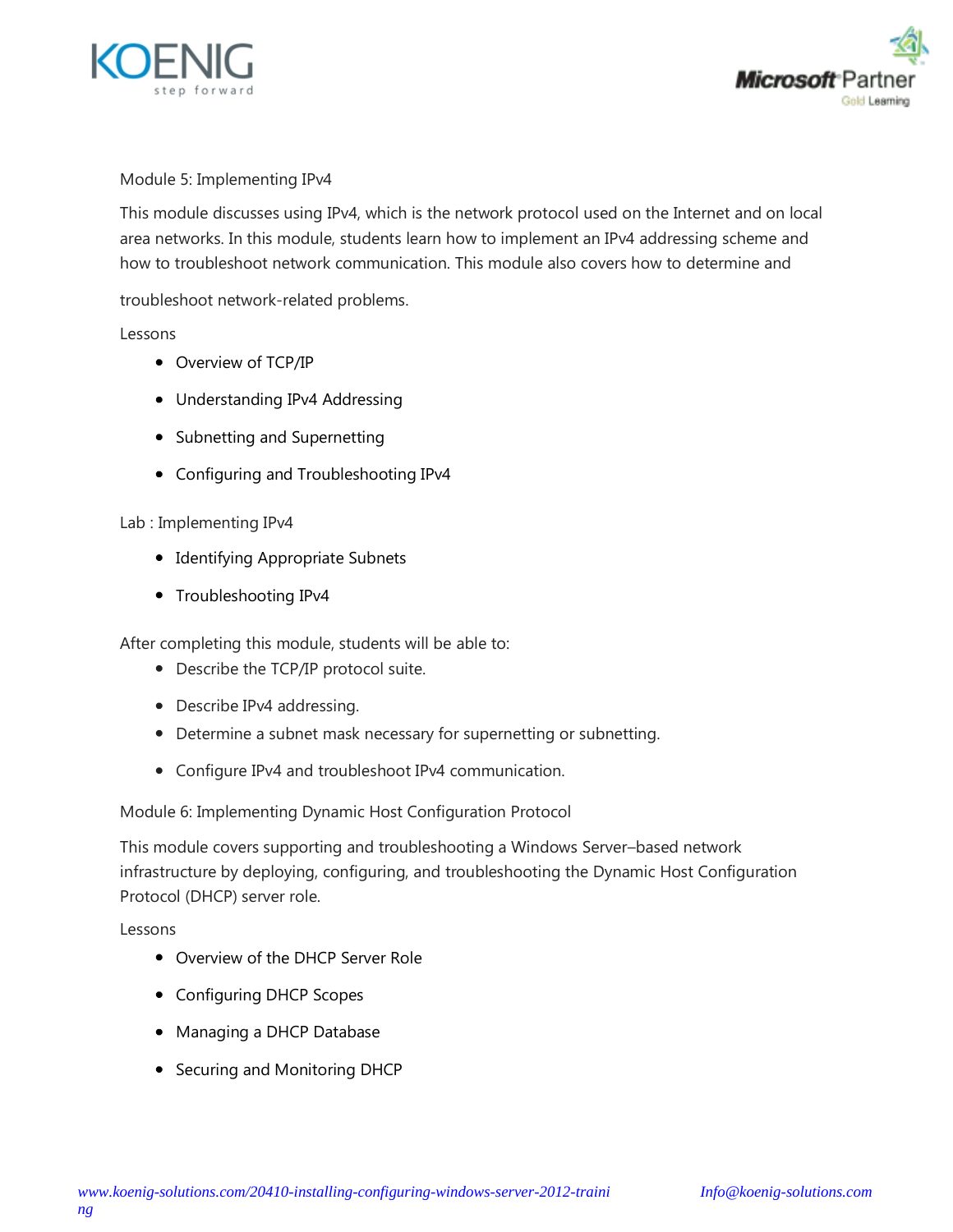



Lab : Implementing DHCP

- Implementing DHCP
- Implementing a DHCP Relay Agent (Optional Exercise)

After completing this module, students will be able to:

- Explain the DHCP server role.
- Configure DHCP scopes.
- Manage a DHCP database.
- Secure and monitor the DHCP server role.

#### Module 7: Implementing DNS

This module describes name resolution for Windows operating system clients and Windows Server servers. It also covers installing and configuring a DNS Server service and its components.

#### Lessons

- Name Resolution for Windows Clients and Servers
- Installing a DNS Server
- Managing DNS Zones

#### Lab : Implementing DNS

- Installing and Configuring DNS
- Creating Host Records in DNS
- Managing the DNS Server Cache

- Describe name resolution for Windows operating system clients and Windows Server servers.
- Install and manage a DNS Server.
- Manage DNS zones.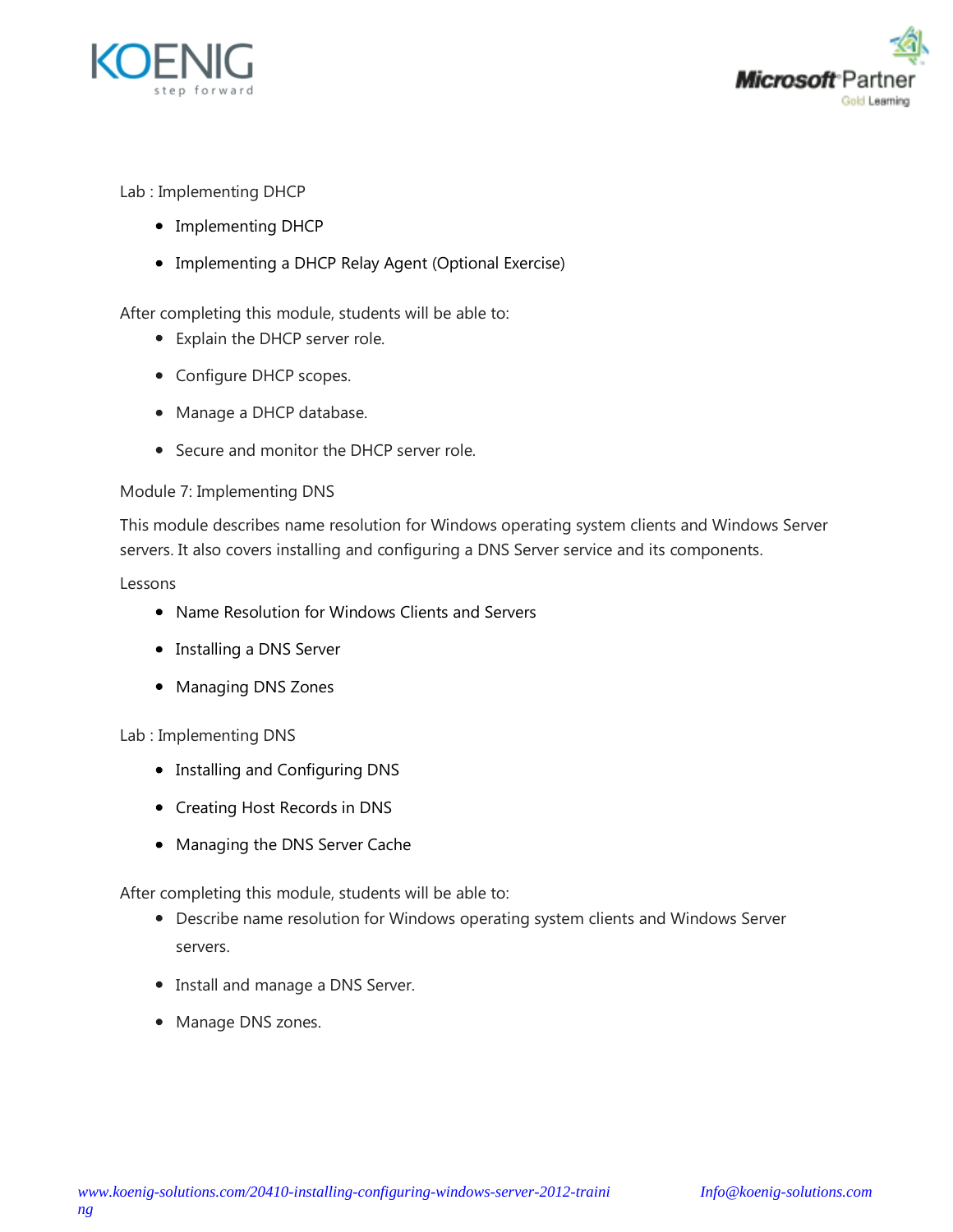



# Module 8: Implementing IPv6

This module discusses the features and benefits of IPv6, how IPv6 affects IPv4 networks, and how to integrate IPv6 into IPv4 networks by using various transition technologies.

Lessons

- Overview of IPv6
- IPv6 Addressing
- Coexistence with IPv4
- IPv6 Transition Technologies

Lab : Implementing IPv6 Configuring

- an IPv6 Network Configuring
- an ISATAP Router

After completing this module, students will be able to:

- Describe the features and benefits of IPv6.
- Describe IPv6 addressing.
- Describe IPv6 coexistence with IPv4.
- Describe IPv6 transition technologies.

## Module 9: Implementing Local Storage

This module introduces several different storage technologies. It discusses how to implement the storage solutions in Windows Server 2012, and how to use the new Storage Spaces feature, which enables you to combine disks into pools that you can configure for automatic management.

Lessons

- Overview of Storage
- Managing Disks and Volumes
- Implementing Storage Spaces

Lab : Implementing Local Storage Installing

- and Configuring a New Disk Resizing
- Volumes
- Configuring a Redundant Storage Space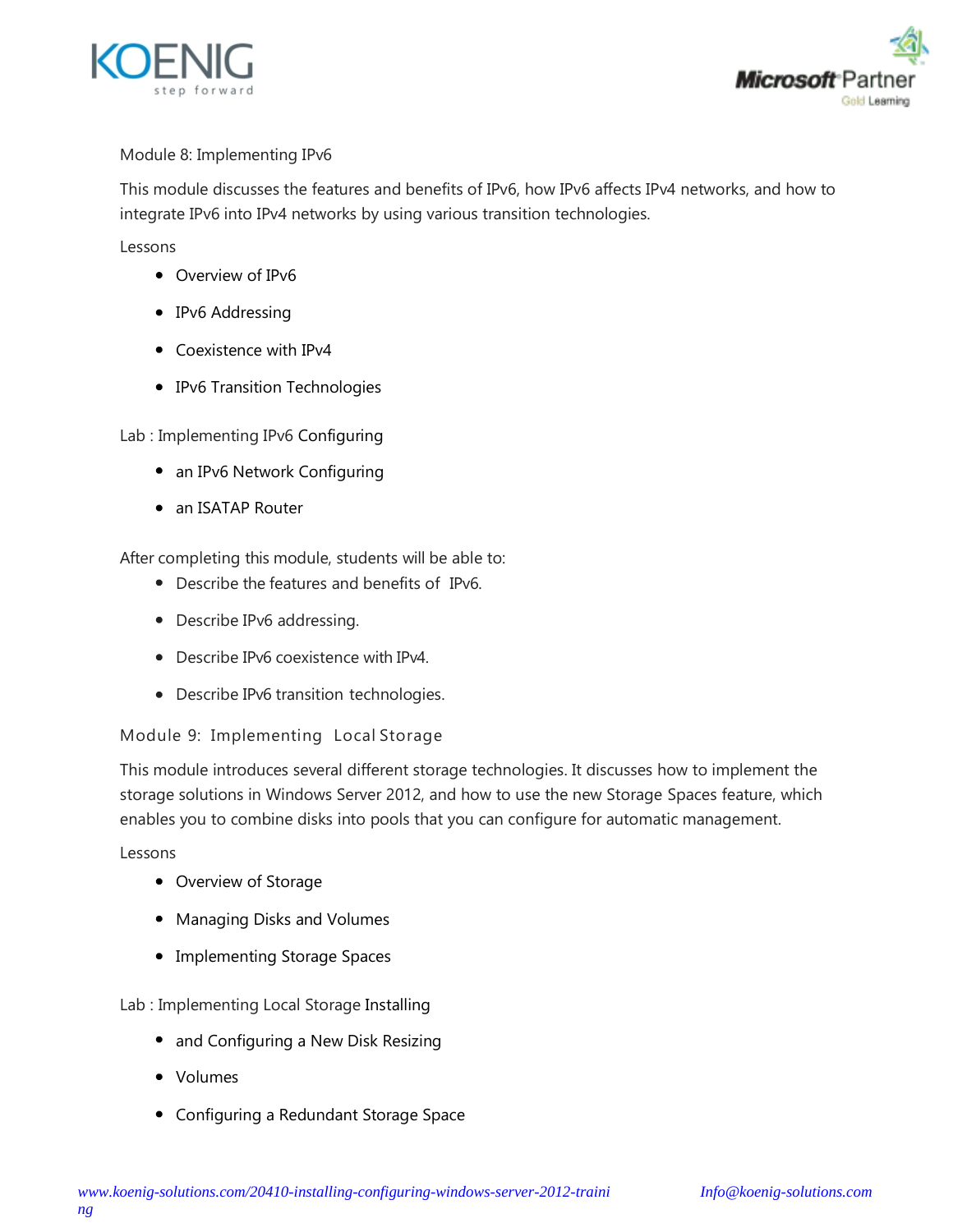



After completing this module, students will be able to:

- Describe various storage technologies.
- Explain how to manage disks and volumes.
- Explain how to implement Storage Spaces.

Module 10: Implementing File and Print Services

This module discusses how to provide file and print resources with Windows Server 2012. It describes how to secure files and folders, how to protect previous versions of files and folders by using shadow copies, and how to give workers remote access to corporate files by implementing the new Work Folders role service. It also describes new network printing features that help manage the network printing environment.

Lessons

- Securing Files and Folders
- Protecting Shared Files and Folders by Using Shadow Copies
- Configuring Work Folders
- Configuring Network Printing

Lab : Implementing File and Print Services

- Creating and Configuring a File Share
- Configuring Shadow Copies
- Enabling and Configuring Work Folders
- Creating and Configuring a Printer Pool

- Secure shared files and folders.
- Protect shared files and folders by using shadow copies.
- Configure the Work Folders role service.
- Configure network printing.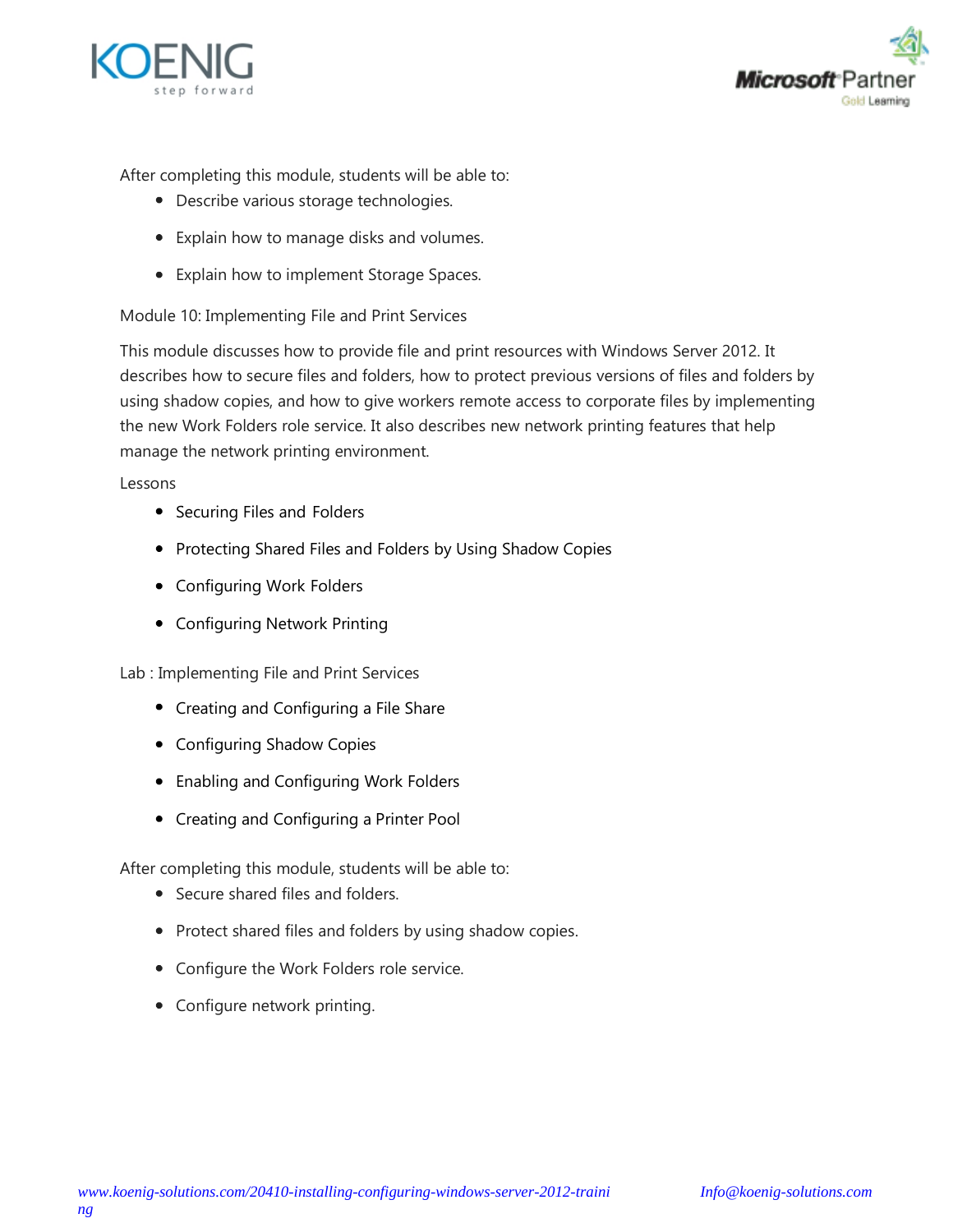



## Module 11: Implementing Group Policy

This module provides an overview of Group Policy and provides details about how to implement Group Policy.

Lessons

- Overview of Group Policy
- **•** Group Policy Processing
- Implementing a Central Store for Administrative Templates

Lab : Implementing Group Policy

- Configuring a central store
- Creating GPOs

After completing this module, students will be able to:

- Create and manage Group Policy Objects (GPOs).
- Describe Group Policy processing.
- Implement a Central Store for Administrative Templates.

Module 12: Securing Windows Servers Using Group Policy Objects

This module describes Windows Server 2012 operating system security. It covers how to identify security threats, plan your strategy to mitigate security threats, and secure your Windows Server 2012 infrastructure.

Lessons

- Security Overview for Windows Operating Systems
- Configuring Security Settings
- Restricting Software
- Configuring Windows Firewall with Advanced Security

Lab : Increasing Security for Server Resources Using

- Group Policy to Secure Member Servers
- Auditing File System Access
- Auditing Domain Logons